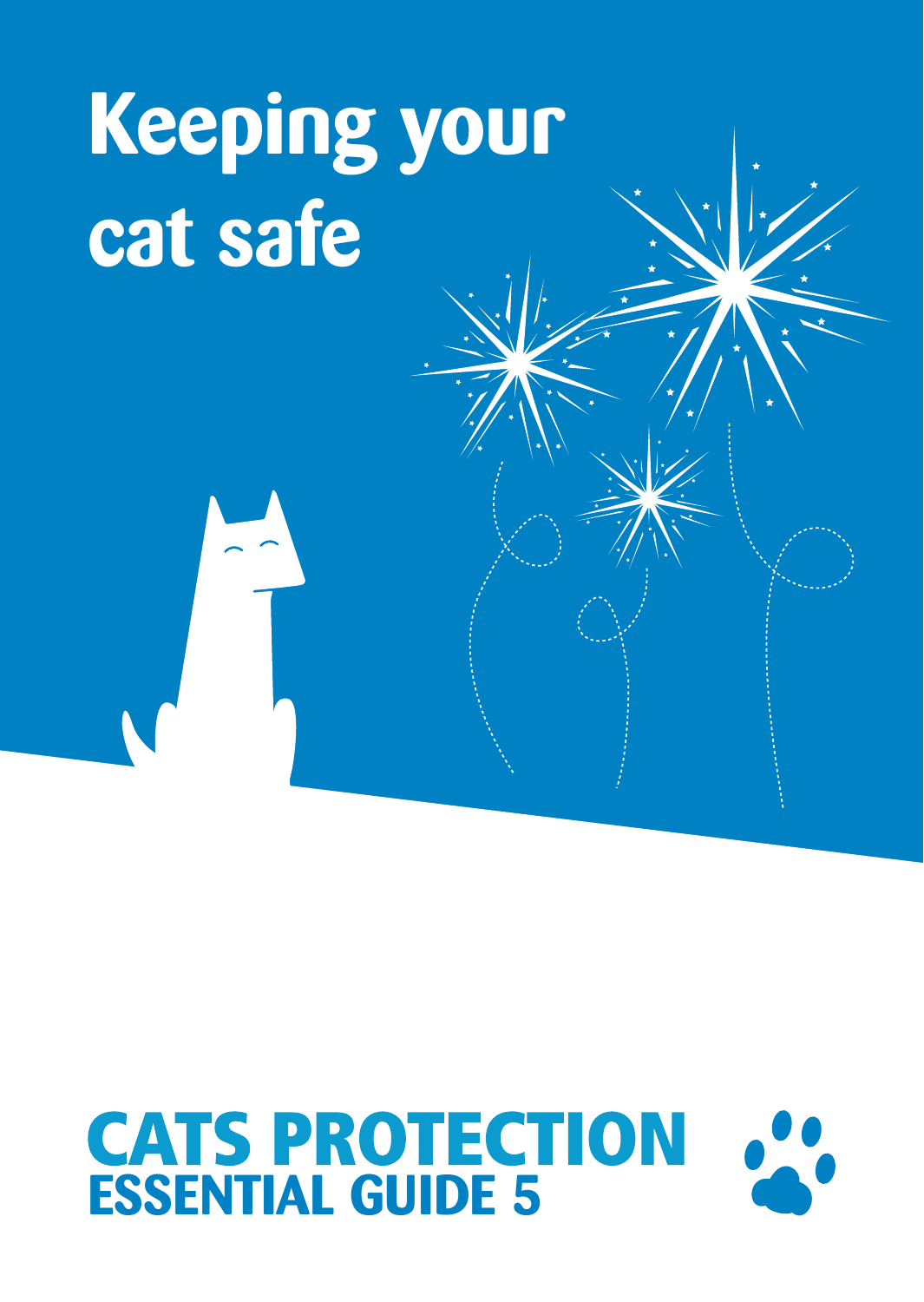Cats are naturally inquisitive animals and while most will enjoy happy lives free from danger, their curiosity can get them into scrapes from time to time. As a responsible owner, you'll want to do all you can to protect against unfortunate incidents. You also have a legal duty of care to provide for your cat's needs and ensure they are protected from pain, suffering, injury and disease.

Above all, Cats Protection recommends that you:

- **•** have your cat neutered this reduces the risk of your cat fighting and sustaining injury, contracting diseases or become lost
- **•** provide a safe and secure home, with thoughtful placement of their food, water, litter tray, hiding and rest areas. Your cat will need their own space and plenty of enrichment to keep them happy and healthy and encourage them to stay close to home
- **•** provide a healthy diet and appropriate health care including vaccination, flea and worming treatment and regular vet check-ups
- **•** ensure your cat is microchipped so if they go missing, your details can be quickly traced allowing you to be reunited
- **•** are aware of potential hazards and protect against them where possible
- **•** know what to do in case of emergency, or if your cat goes missing
- **•** consider taking out pet insurance, to give you peace of mind and the financial means to treat your cat should anything unexpected arise

This guide highlights some of the dangers faced by cats, suggests ways to minimise risk and gives advice on what to do when faced with an emergency.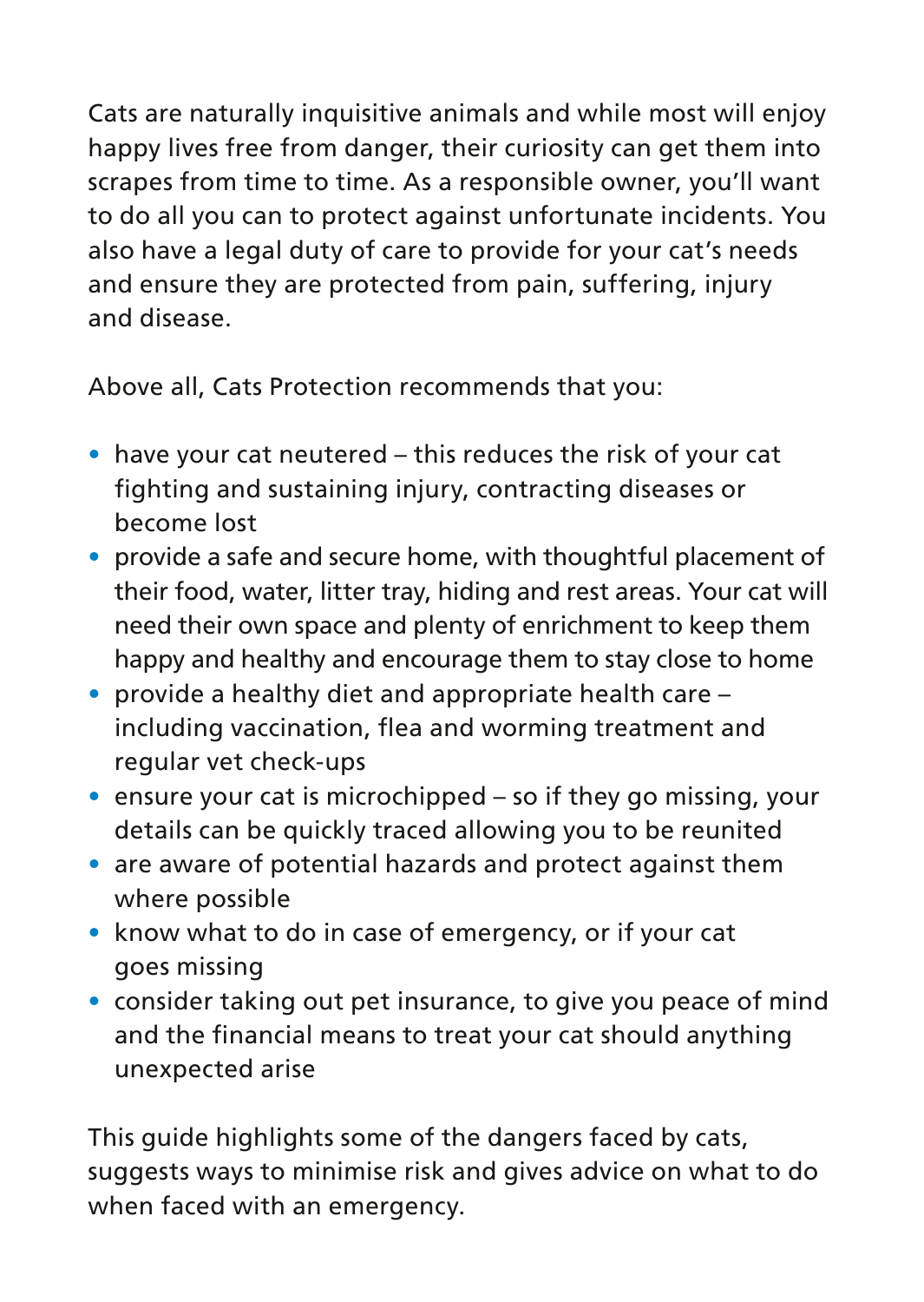## **The dangers at home**

#### **Poisonous substances**

Cats are very susceptible to poisoning and a number of everyday household items can pose a danger to them. If you suspect your cat may have eaten a poisonous substance, seek veterinary advice immediately – even if they appear well, delaying for just a few minutes may endanger their life. It is advisable to keep the following chemicals firmly out of your cat's reach, as anything that gets on your cat's feet or fur is likely to be ingested when they are grooming:

- **•** antifreeze is lethal for cats, so always keep this out of your cat's way and avoid using it in water features. Clear up any antifreeze spills immediately
- **•** disinfectants particularly those containing phenol, which usually go cloudy when added to water – are very toxic to cats
- **•** decorating chemicals, such as white spirit
- **•** pest control agents, such as:
	- slug bait is extremely poisonous, especially if it contains metaldehyde or methiocarb
	- rodent bait avoid these, especially anticoagulant types. Even if kept out of the cat's reach they can still cause harm if the cat eats a poisoned rodent
	- weed killers particularly those containing paraquat
	- insect killers can be extremely toxic to cats
- **•** dog flea treatment medication
- **•** human medications even drugs like aspirin and paracetamol can be highly toxic for cats
- **•** certain human foods including onions, raisins and chocolate
- **•** poisonous plants see over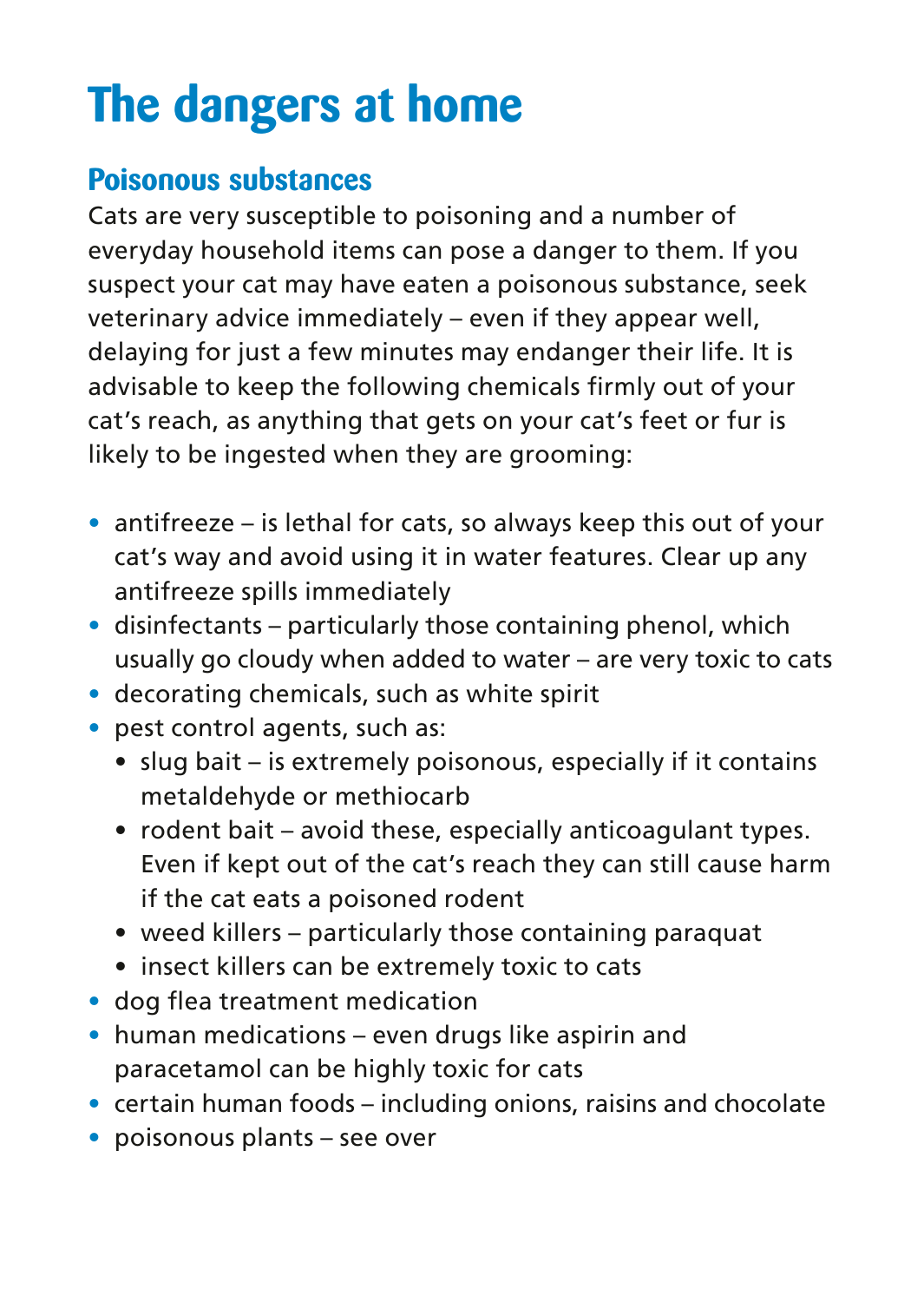#### **Plants**

A number of plants – lilies in particular – can be lethal. Sadly, cats have been poisoned by simply brushing against certain plants and then licking the pollen from their fur. It is advisable to avoid them if at all possible, whether cut flowers or grown in the garden.

Plants to avoid include – but are not restricted to:

- **•** all types of Lily *Lilium* and *Hemerocallis* species
- **•** Lily of the Valley C*onvallaria majalis*
- **•** Foxglove *Digitalis*

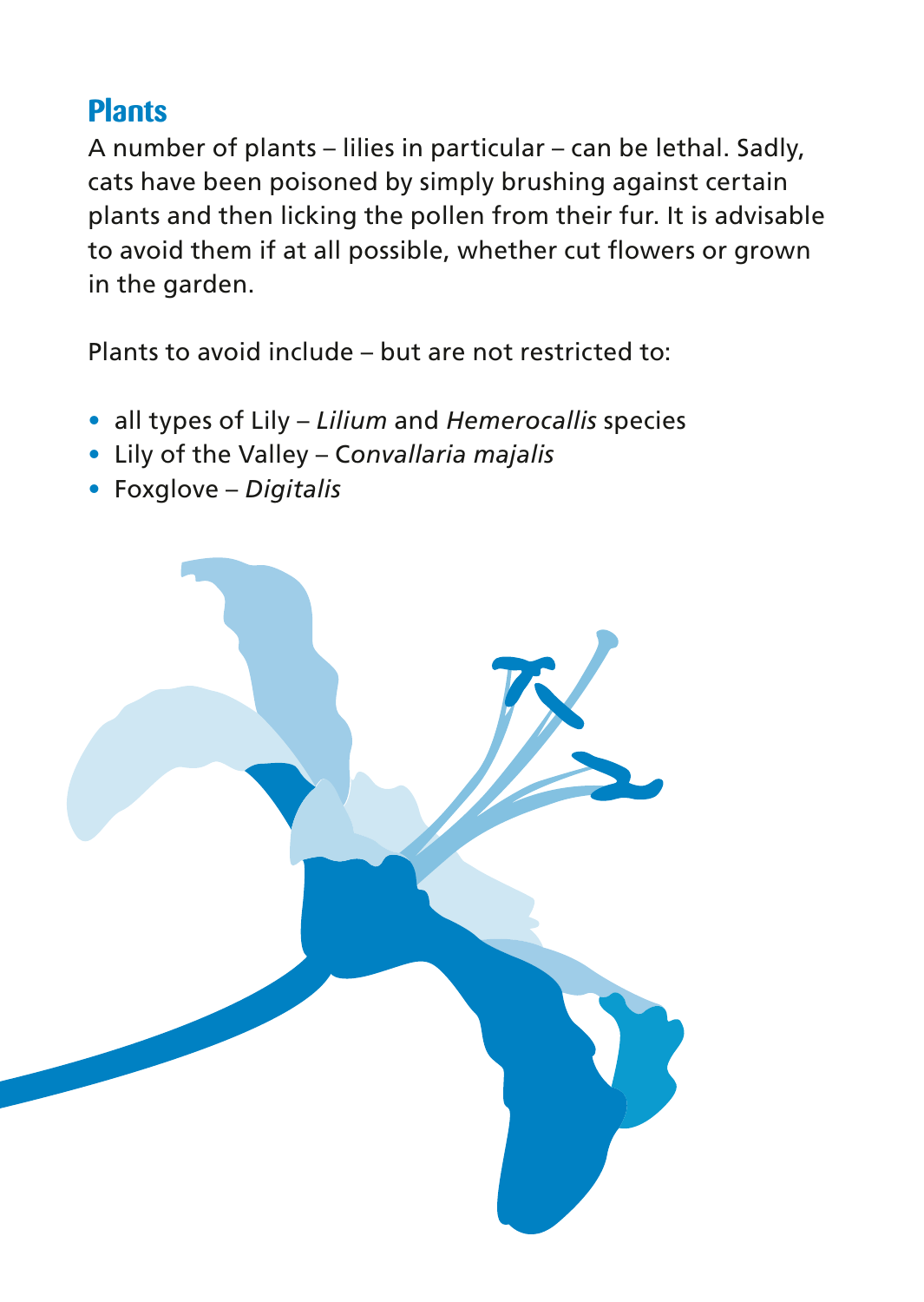A comprehensive list of plants that are dangerous to cats can be found on International Cat Care's website www.icatcare.org. Cats are more likely to chew on plants if they are bored or are looking for grass to nibble, so plant some Cocksfoot grass in the garden or in pots in the home. This is particularly important if your cat doesn't have access outside.

#### **Falls**

Cats can fall from upstairs windows or balconies, so if you want a constant supply of fresh air – particularly if you have a cat which is kept indoors – it is advisable to screen the windows with wire mesh – window screens are commercially available. Avoid giving your cat access to the balcony and make sure it is fenced off. Sadly a number of cats are injured or killed each year after falling from a height.

#### **Household appliances**

Small spaces are attractive to cats and it is natural for them to hide when feeling anxious, or just because they want a peaceful rest. Block off any areas where your cat could become trapped and keep the doors of household appliances such as the washing machine or tumble dryer, firmly shut. Keep your cat away from hot surfaces and liquids. Cats may also be attracted to the water in your toilet, so make sure you leave the lid down to prevent the risk of drowning.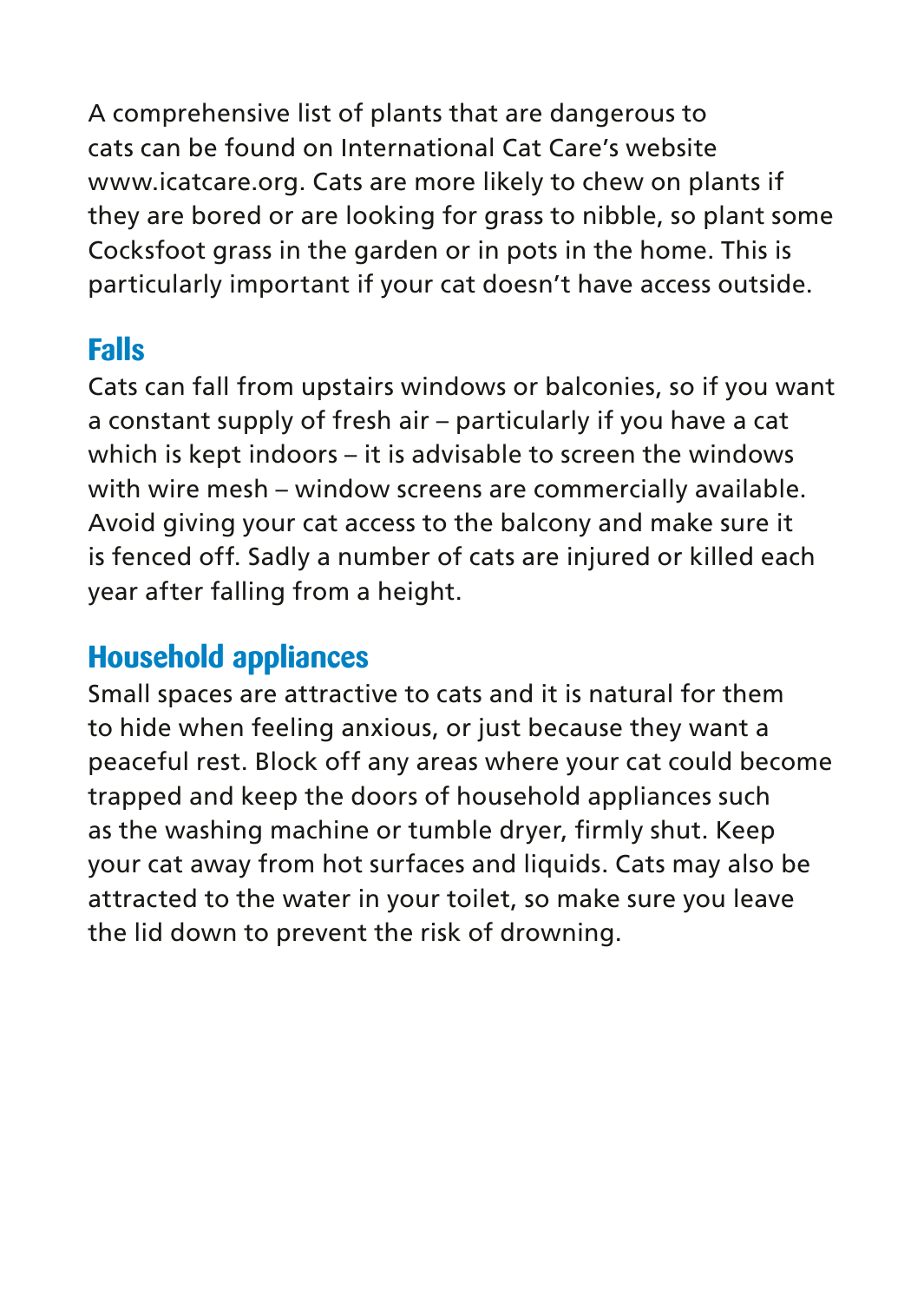#### **Other indoor hazards**

Screen off open fireplaces and always supervise your cat if you have lit a fire. Take care with electric cables, sewing pins and needles. In particular cats may be attracted to play with the cotton attached to sewing needles which can lead to serious internal injuries.

It's a good idea to rotate the use of toys to keep games interesting for your cat but don't leave your cat unattended with toys which could be shredded and eaten or cause entanglement and check toys regularly for signs of wear, replacing when appropriate. Likewise, take care during festivities and avoid leaving your cat unattended with dangling Christmas decorations and tinsel. Don't let your cat eat party food and make sure they have a safe place to hide and easy access to their food, water and litter tray during parties. Noisy party bangers, Christmas crackers and the general commotion can also be disturbing for your cat, especially if they are used to a quiet household.

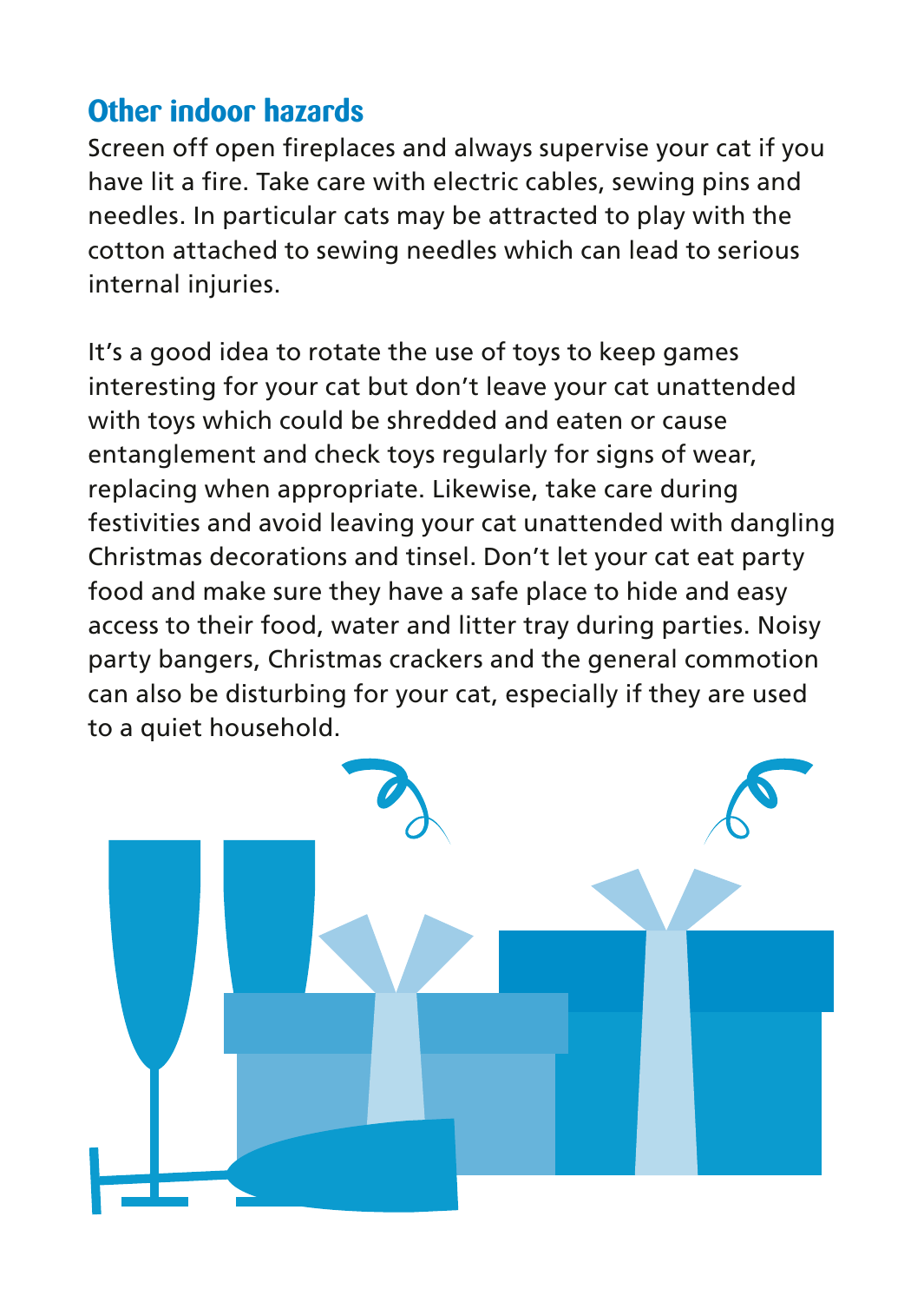#### **Fireworks and parties**

While firework displays and parties are entertaining for us, they can be distressing for pets. To ensure that your cat will be safe and sound, keep them in after dark and provide them with a litter tray, food and water bowls and a place to hide. During firework season, make sure that all doors and windows are securely closed to prevent your cat from escaping. Try to reduce outside noise by keeping curtains drawn, which will also reduce awareness of any flashes. Playing soothing music or having the TV on may also help. Try not to reinforce fearful behaviour by overly comforting a cat that is looking anxious. A pheromone plug-in diffuser can be used to decrease anxiety and can have a calming effect – start using it a couple of weeks before the fireworks season starts and site it in the room where your cat spends most of their time.

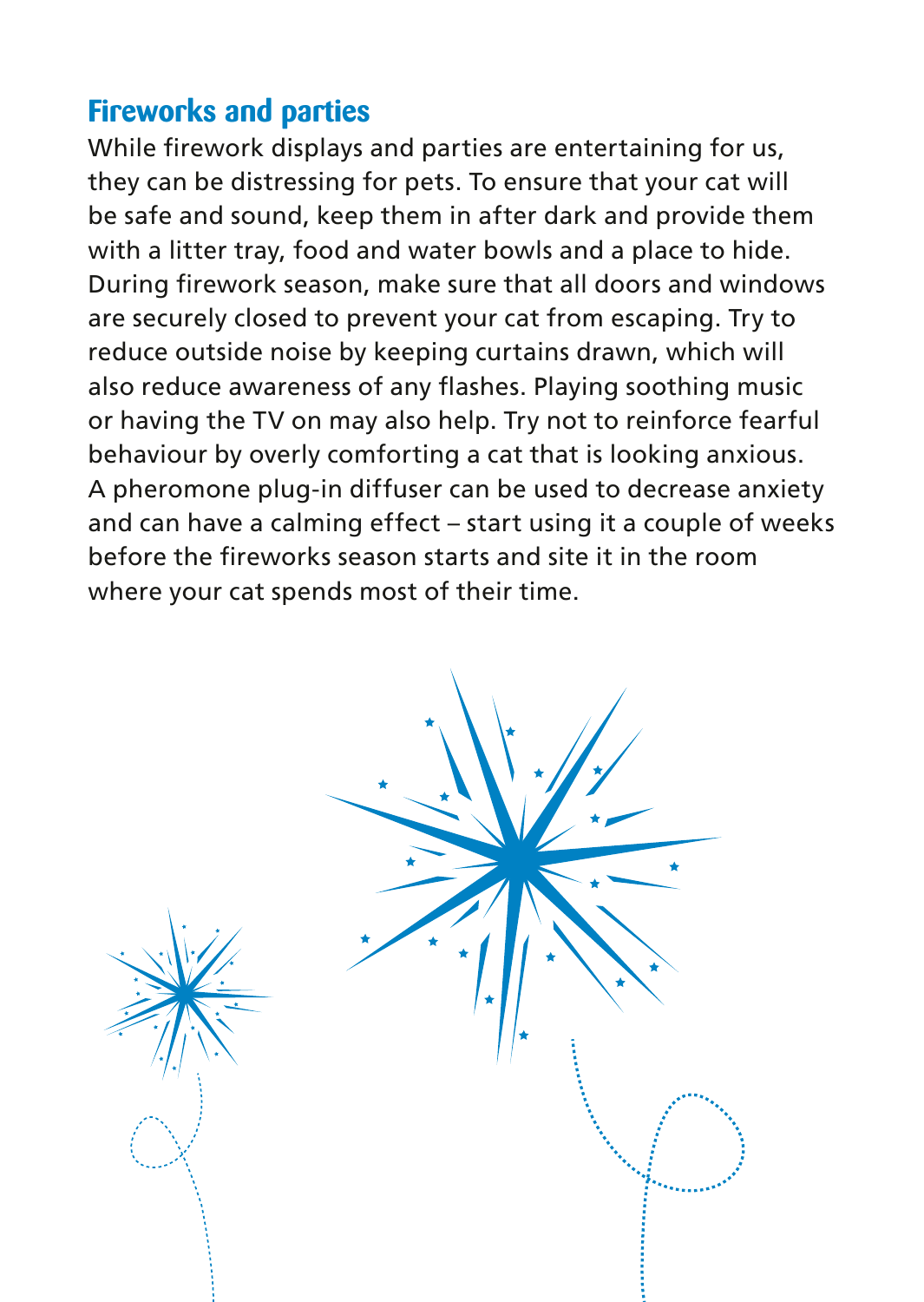## **The great outdoors**

Most cats enjoy spending time outside and benefit from doing so. However, if a cat is unfamiliar with their surroundings there is a chance that they could become lost. For more information, see Cats Protection's *Essential Guide: Indoor and outdoor cats*.

#### **Keeping track of your cat**

Before you allow your cat outside, it is important that you ensure that they are identifiable should they become lost or injured.

#### **Microchips**

Cats Protection strongly recommends microchipping as the best method of permanently identifying your cat. This is a quick and safe procedure and they won't even be aware of the chip once it has been implanted. To find out more, see Cats Protection's *Essential Guide: Microchipping*.

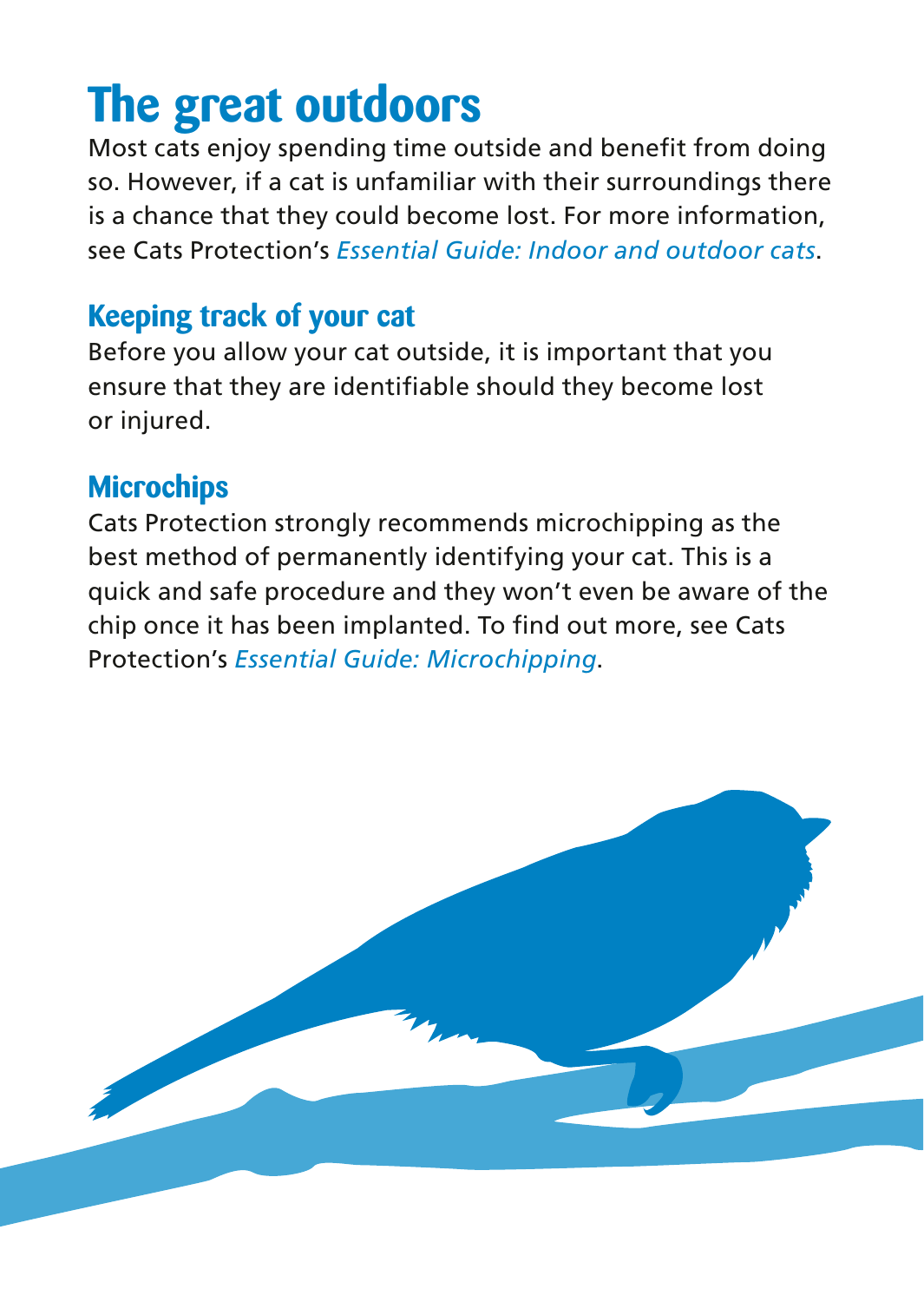#### **Collars**

If you choose to fit a collar with your contact details attached, we recommend a 'quick release' or snap opening collar rather than an elasticated one. This means that your cat is less likely to be trapped if the collar gets snagged. The collar must be fitted correctly – two fingers should fit snugly underneath it when the cat is wearing it. Cats can catch their leg or jaw in an elasticated or ill-fitting collar and this can result in serious injury.

#### **When should I let my cat out for the first time?**

If you have a new cat or you have recently moved house, do not let them outside until they have fully adjusted to their new home and have had a chance to lay their scent around – allowing them to orientate their way back. While the time this takes varies from cat to cat, it usually takes at least three to four weeks. When you do let them out, it is best to choose a time before a meal – calling them for their food will usually help to encourage them back. If your cat has not yet been neutered, do not allow them out unsupervised until the operation has been performed by your vet – ensure your cat is booked in for neutering promptly.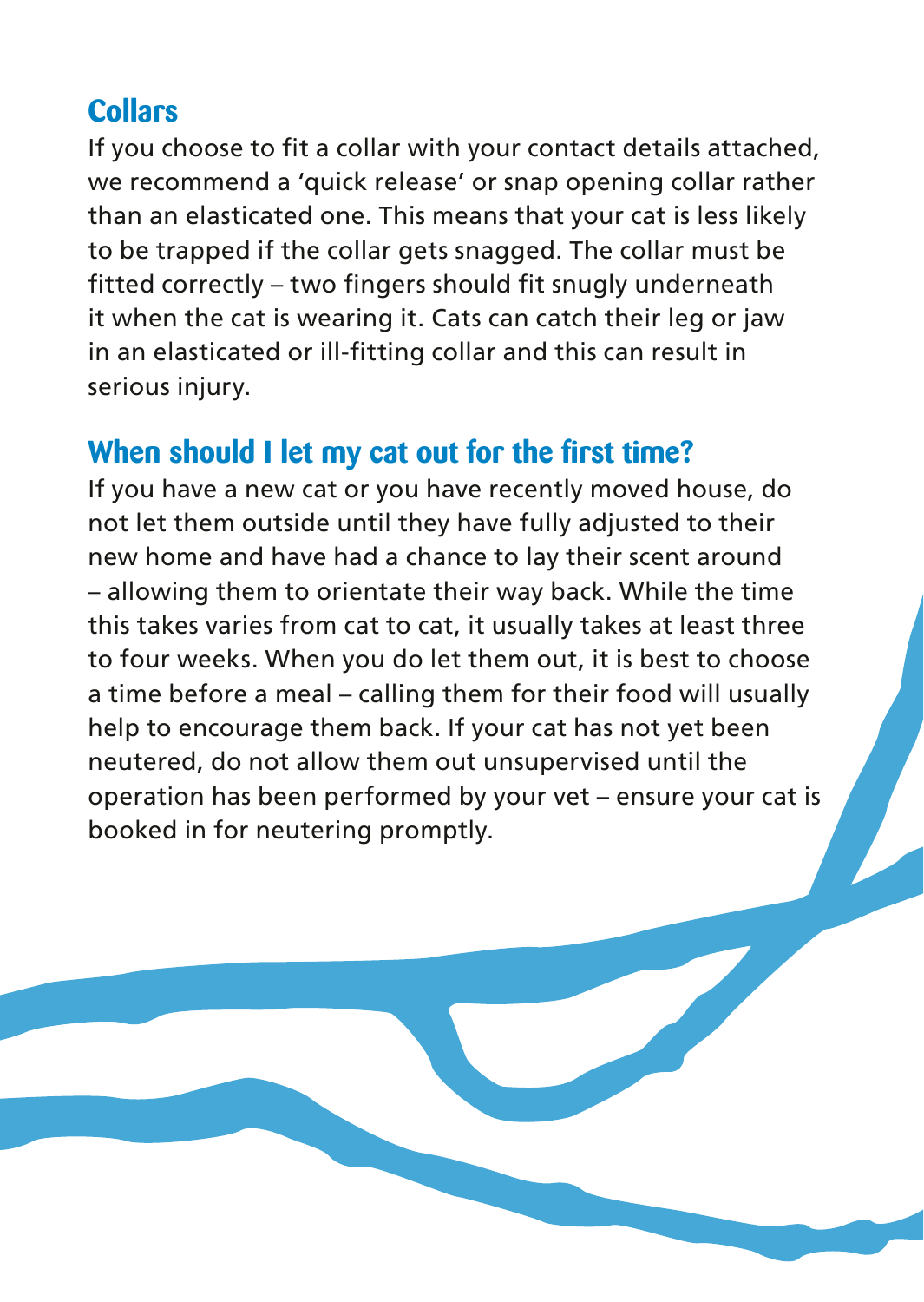#### **Roads**

Cats are natural hunters and will tend to be more alert at night time when rodents and other prey are active. Their eyes do not adjust as quickly as ours to changes in light intensity, so sudden bright headlights can be dazzling and disorientating. There is an increased chance of road accidents after nightfall so it is best to keep your cat indoors overnight. Timing meals to coincide with rush hour may also help to keep your cat away from busy roads.

#### **Harnesses**

Some people are worried about letting their cat roam freely outside, so they use a harness with a lead to enable their cat to explore the outdoors safely. While some cats will cope with this – especially if they are used to it from a very early age – others may find it very stressful. Cats are free-roaming creatures and they like to explore their environment at their own pace and choose areas where they feel safe. This ensures they can easily access suitable hiding places if they feel threatened.

Many cats do not react well to being restrained so the experience may be more negative than not having any outdoor access. If a cat bolts while wearing a harness, it may also be at risk of entrapment. If you choose to use a harness, ensure your cat is introduced to it gradually, and encourage positive associations by using food treats from their daily food ration to reward them. Ensure they are comfortable wearing it inside the house, before you attempt to take them outside. Monitor for signs of stress and let your cat explore at their own pace. Allow them to stay close to the sanctuary of shelter and bushes – rather than forcing them into open spaces. Unlike dogs, cats will not learn to go to the toilet while on a lead and will be unlikely to enjoy being taken for 'walks' outside in a place they don't feel safe.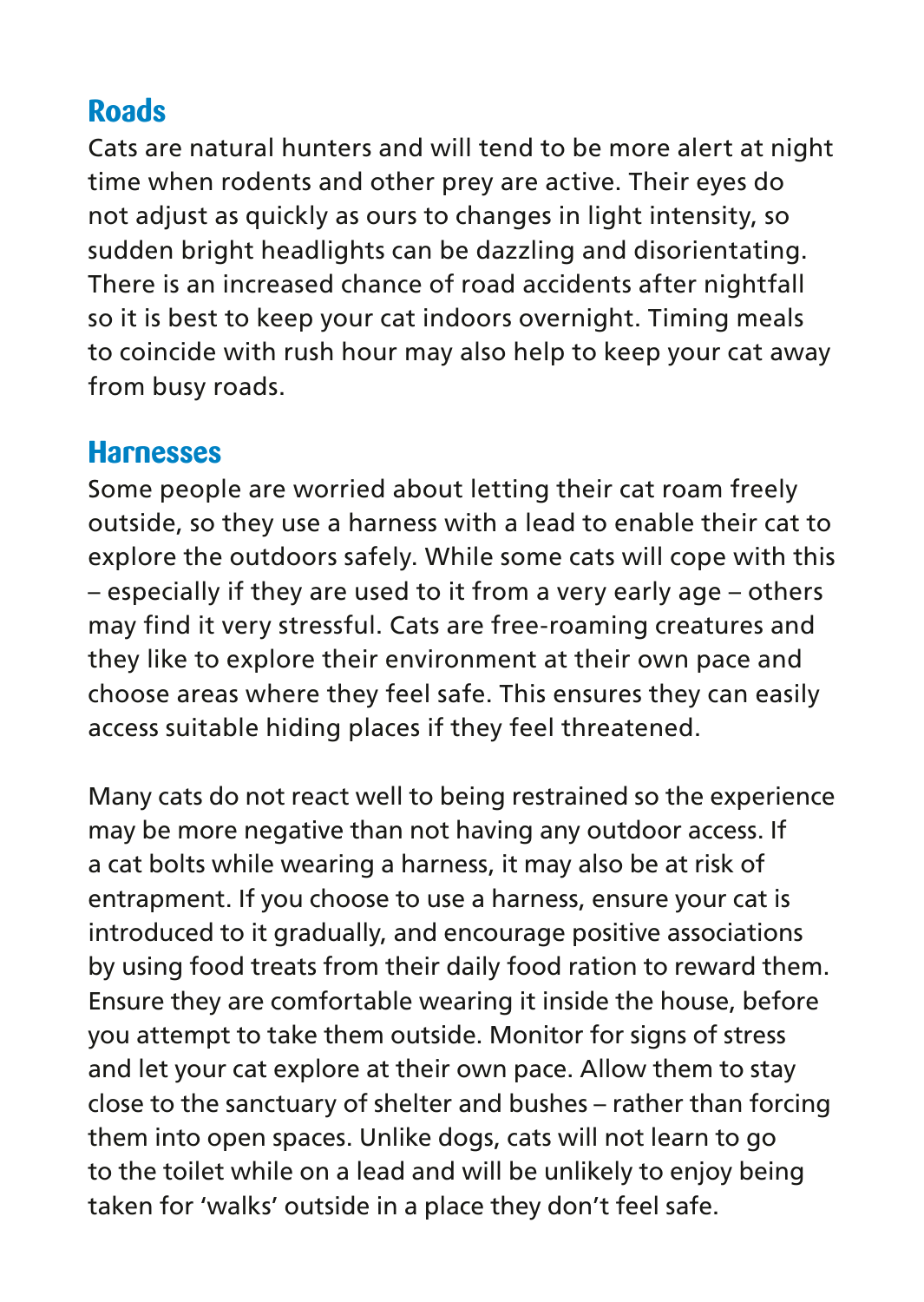Instead of a harness, consider securing the garden with suitable fencing. Alternatively you could make the indoor environment more enriching by varying the scents and objects – such as toys – to enable your cat to exhibit their natural behaviour. Use puzzle feeders and replicate the hunting experience using fishing rod toys.

#### **Diseases and parasites**

To reduce the risk of infectious diseases, ensure that your cat is fully vaccinated before allowing them outside. Cats adopted from Cats Protection will have already been vaccinated against cat flu which includes feline herpes virus (FHV), feline calicivirus (FCV) and feline parvovirus (FPV) – also known as entertitis. These vaccinations are included as part of our Minimum Veterinary Standards (MVS), but regular booster injections are still needed. Consult your vet to discuss the best protection for your cat.

Cats can also pick up parasites such as fleas, ticks and a variety of internal worms. Speak to your vet to find out how to prevent and treat these parasites and bear in mind that indoor cats can also suffer.

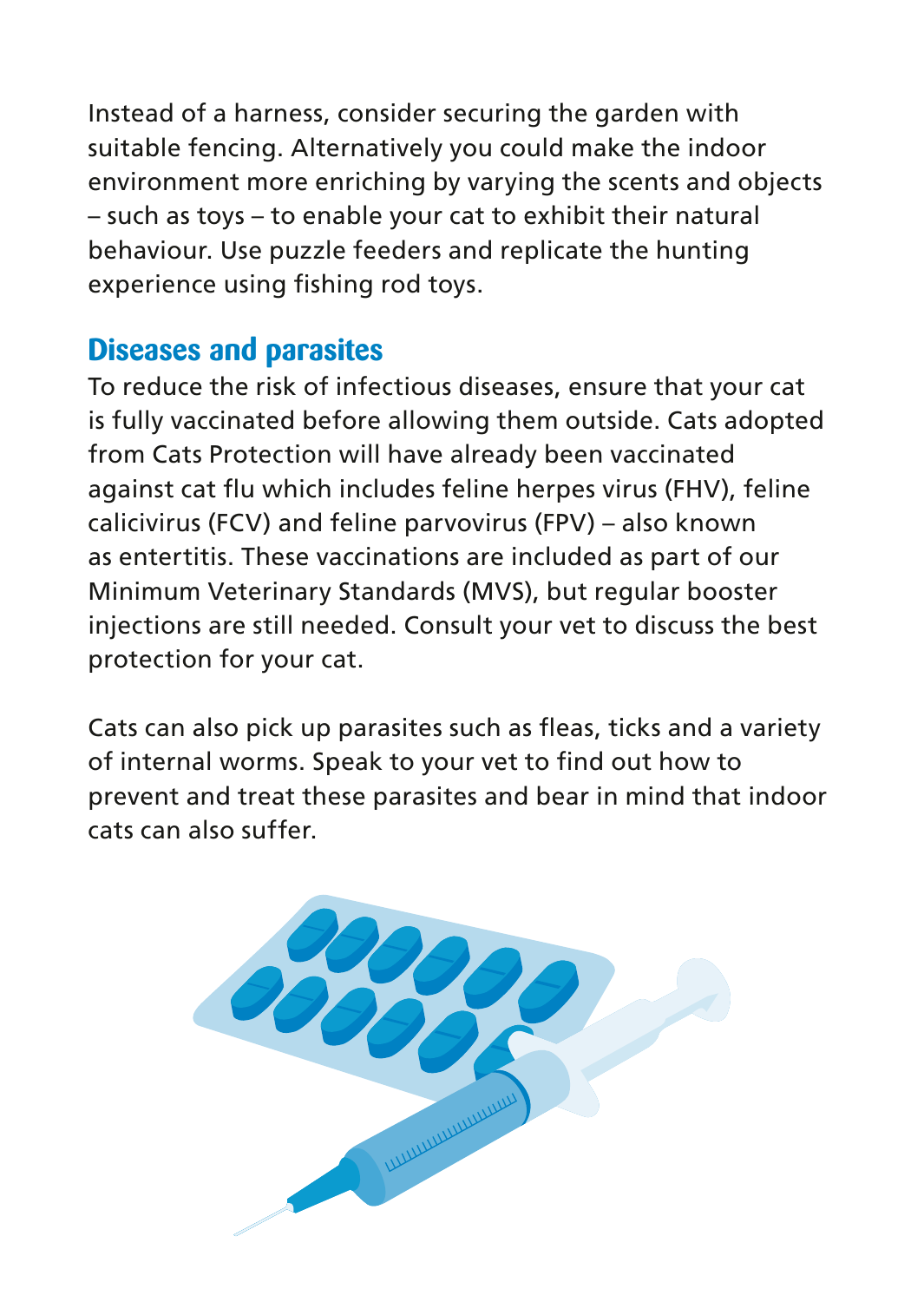#### **Sunburn**

Cats with white fur – including those with white ears or noses – can be susceptible to sunburn during the summer months and sun exposure can be a trigger for a type of cancer. It is certainly a good idea to try to offer some protection – we all know how much cats love to lie in the sun!

You may consider using a sunscreen to protect your cat's ears and nose if you can't restrict your cat's access to the sun, but we recommend that you discuss this with your vet first. It is very important that product you use is suitable for cats, as they can be sensitive to the chemicals. Cats groom themselves regularly, so the effectiveness of using sunscreens to protect against sunburn or feline skin cancer is unknown. The best way to protect your cat is to try to keep them indoors during the hottest part of the day and to provide shade in your garden – from plants, trees or other objects.

#### **Ponds**

If you have a pond, cats may be tempted to drink from it. To reduce the risk of them falling in, place some wire mesh securely over the pond, or make sure that there is a low edge so it is easy for a cat to get out. Ensure that any water butts also have a lid on them.

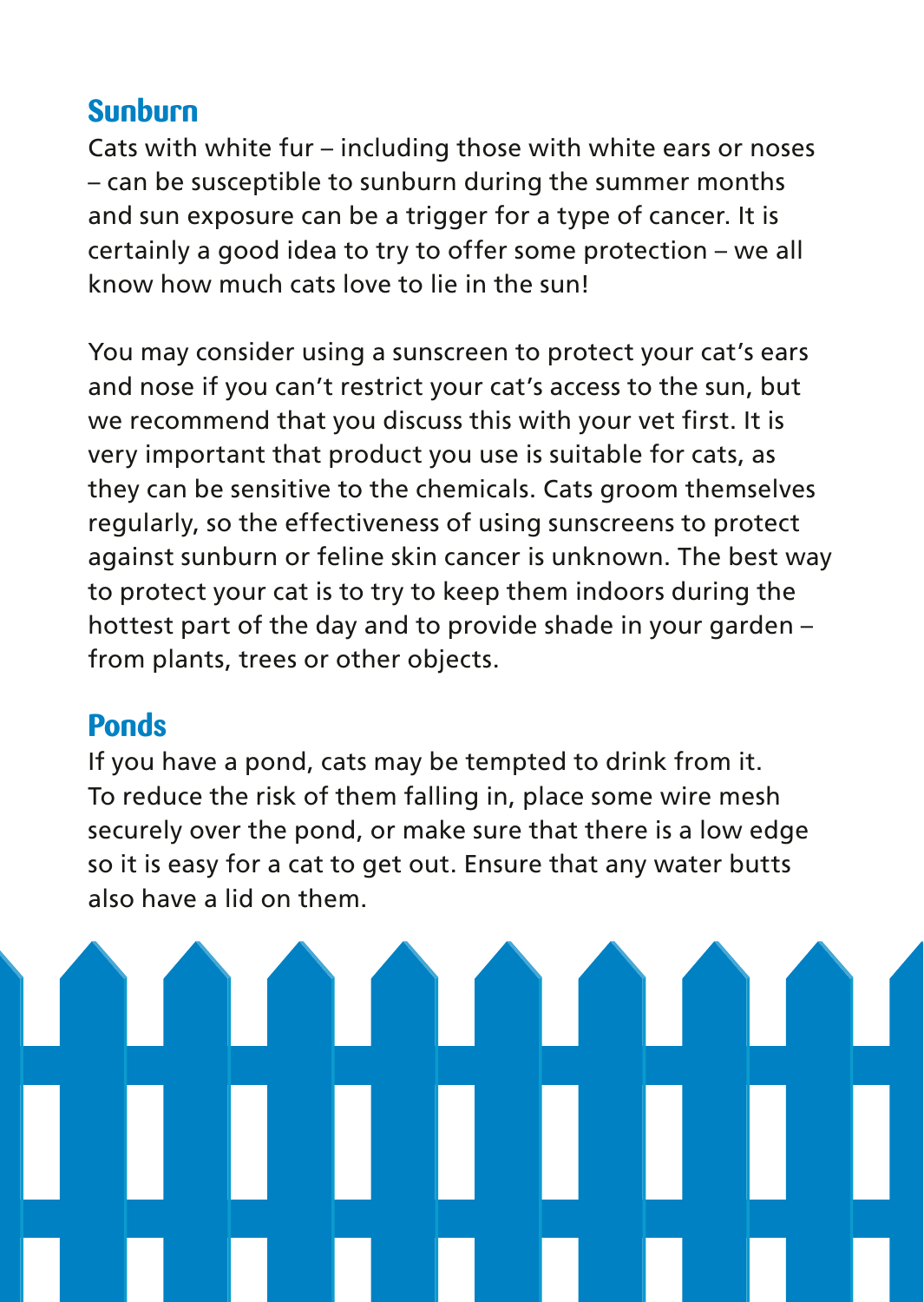#### **Sheds, garages and dustbins**

Missing cats often turn out to have been accidentally locked in garden sheds, garages or even bins. Check that a cat hasn't crept into outbuildings and wheelie bins before closing them.

#### **Cold weather**

Provide shelter for cats that have access outside. Keep the doors of sheds and outbuildings wedged slightly open – or install a cat flap. If you provide an outdoor water source, check it hasn't frozen over. Ensure your cat can reach their chosen toileting site and if your cat is seeing snow for the first time, consider giving them access to a safe and enclosed area such as a garden and accompany them when they go out. Keep de-icing products safely out of reach and groom any rock salt residue from your cat's fur.

**How do I encourage my cat to stay close to home?** See Cats Protection's *Essential Guide: Indoor and outdoor cats* for ideas for creating a cat-friendly garden and some fencing tips.

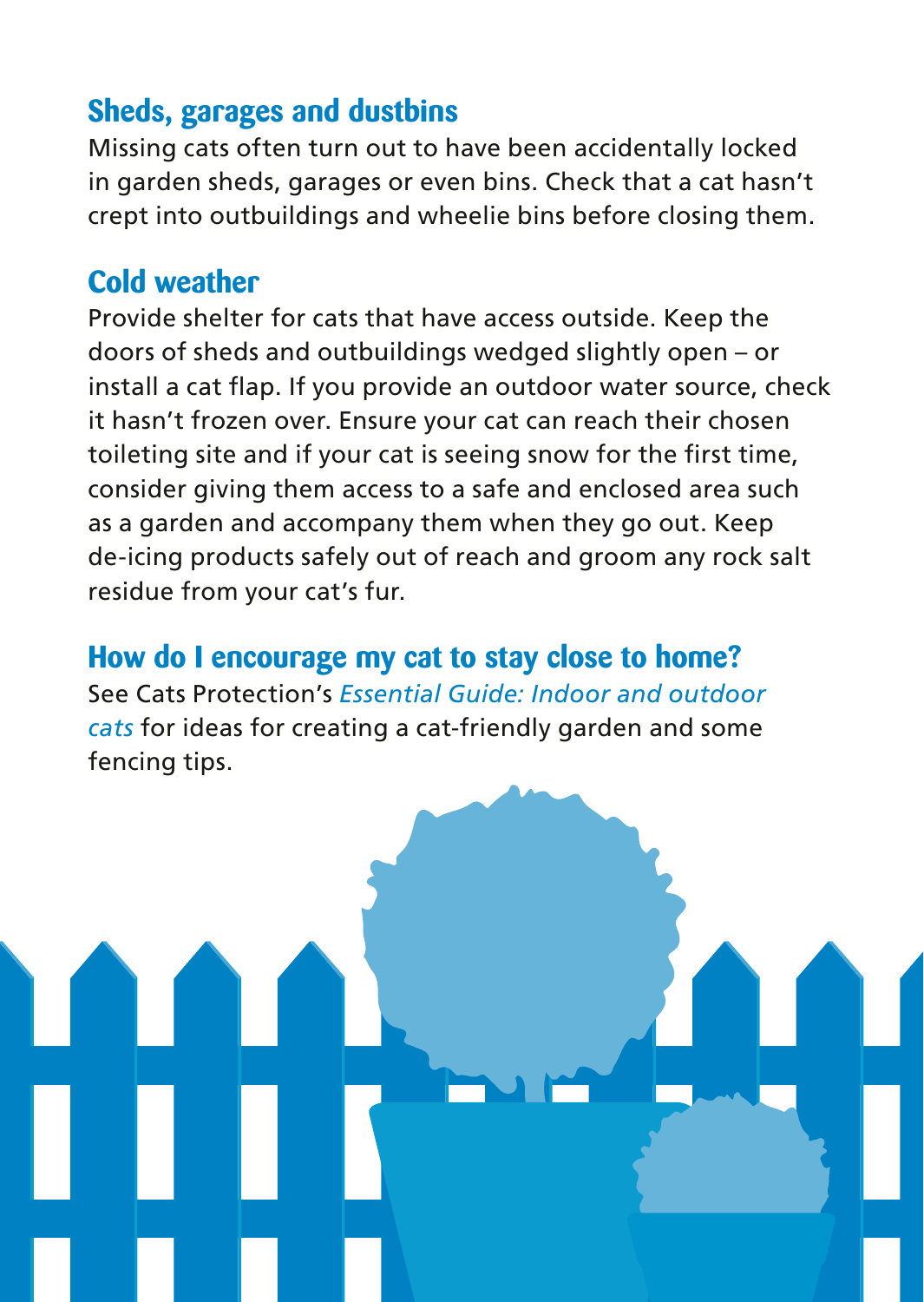#### **How do I keep my cat away from hazards in the garden?**

There are a number of humane ways to keeping your cat away from things that cause sickness or injury. Cats dislike the smell of citrus fruit peel and can also be deterred using chicken manure, or pellets of lion dung – this is available from pet shops.

You can deter cats from certain areas of the garden by using materials that feel uncomfortable under their paws. Suggestions include broken egg shells, stone chippings and prickly plants – ensure that the plants used are not poisonous to cats. If all this fails, clap your hands loudly or try aiming a low-intensity water pistol near your cat when they venture into the forbidden area.

#### **Indoor only cats**

Certain cats need indoor-only lifestyles. Blind and deaf cats should be kept indoors as they are less aware of oncoming traffic. Cats with Feline Immunodeficiency Virus (FIV) should also not be allowed outside – they can spread the virus to other cats and are also at higher risk of catching other diseases. If you adopt from an animal welfare charity like Cats Protection, we will advise you of any known health conditions that cat has and whether they should remain indoors. You may be able to provide some safe outdoor access if you have a secure, escape-proof garden. Cats kept solely indoors will need extra attention paid to ensure their environment is enriching and they can exhibit their natural behaviour. See Cats Protection's *Essential Guide: Indoor and outdoor cats*.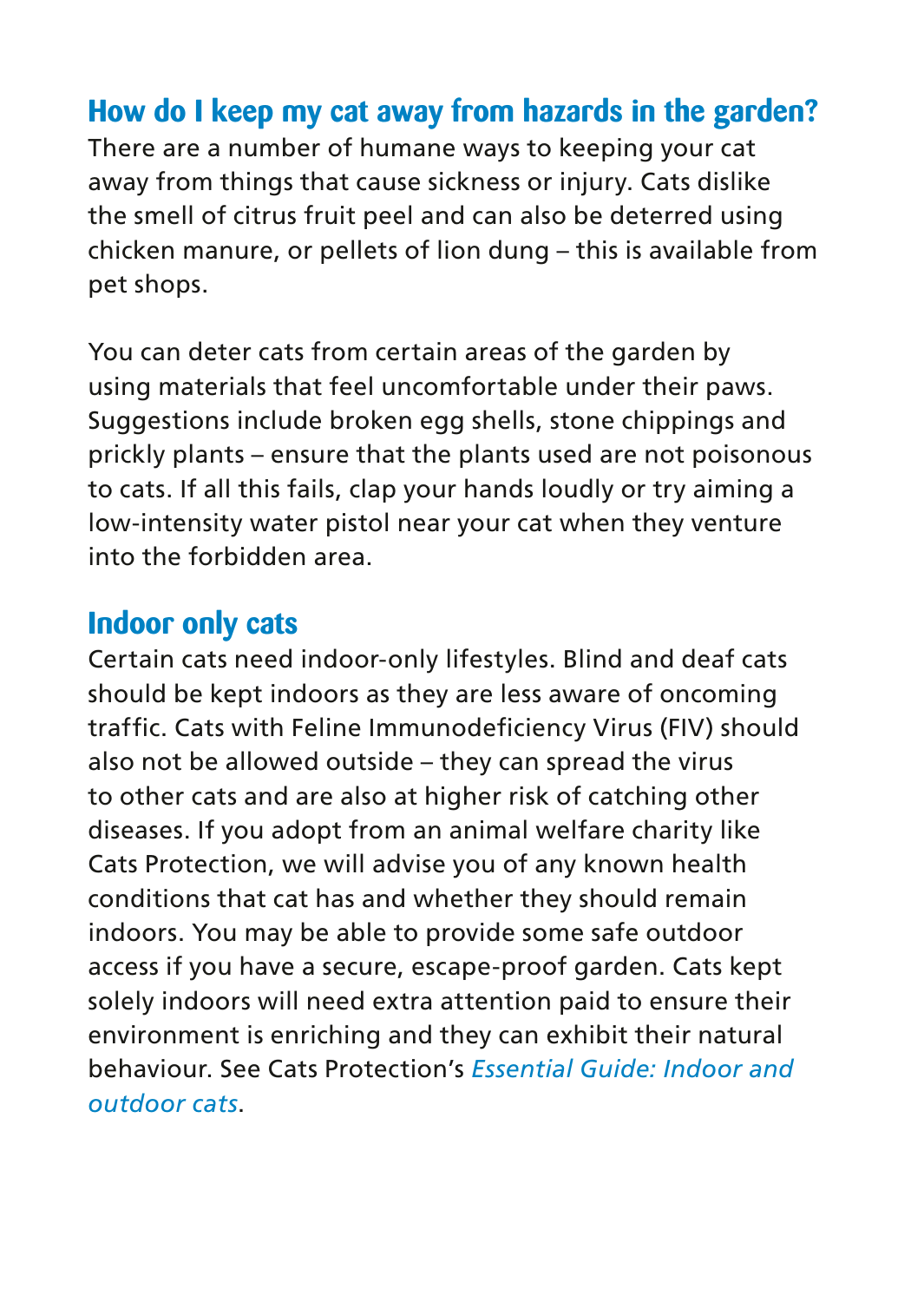## **What do I do if my cat gets lost?**

At Cats Protection we understand how traumatic it can be when a much-loved pet suddenly goes missing. Follow this advice to aid your chances of finding them safe and well.

#### **Look**

Cats are well known for their curiosity and ability to find unlikely sleeping places, so check the following places at home while calling your cat and ask your neighbours to do the same:

- **•** all rooms
- **•** cupboards
- **•** boxes and underneath beds
- **•** household appliances like washing machines
- **•** sheds and garages
- **•** vehicles
- **•** gardens
- **•** hedgerows watch out for snares
- **•** lost and found sections in local newspapers

#### **Advertise**

Create some flyers with a clear description of your cat – a photo is a big help:

- **•** put posters on trees available from your local Cats Protection branch
- **•** distribute flyers to local shops, garages and Post Offices
- **•** contact local schools, newspapers and even radio
- **•** the internet and social media sites can be a great tool to help track down a lost animal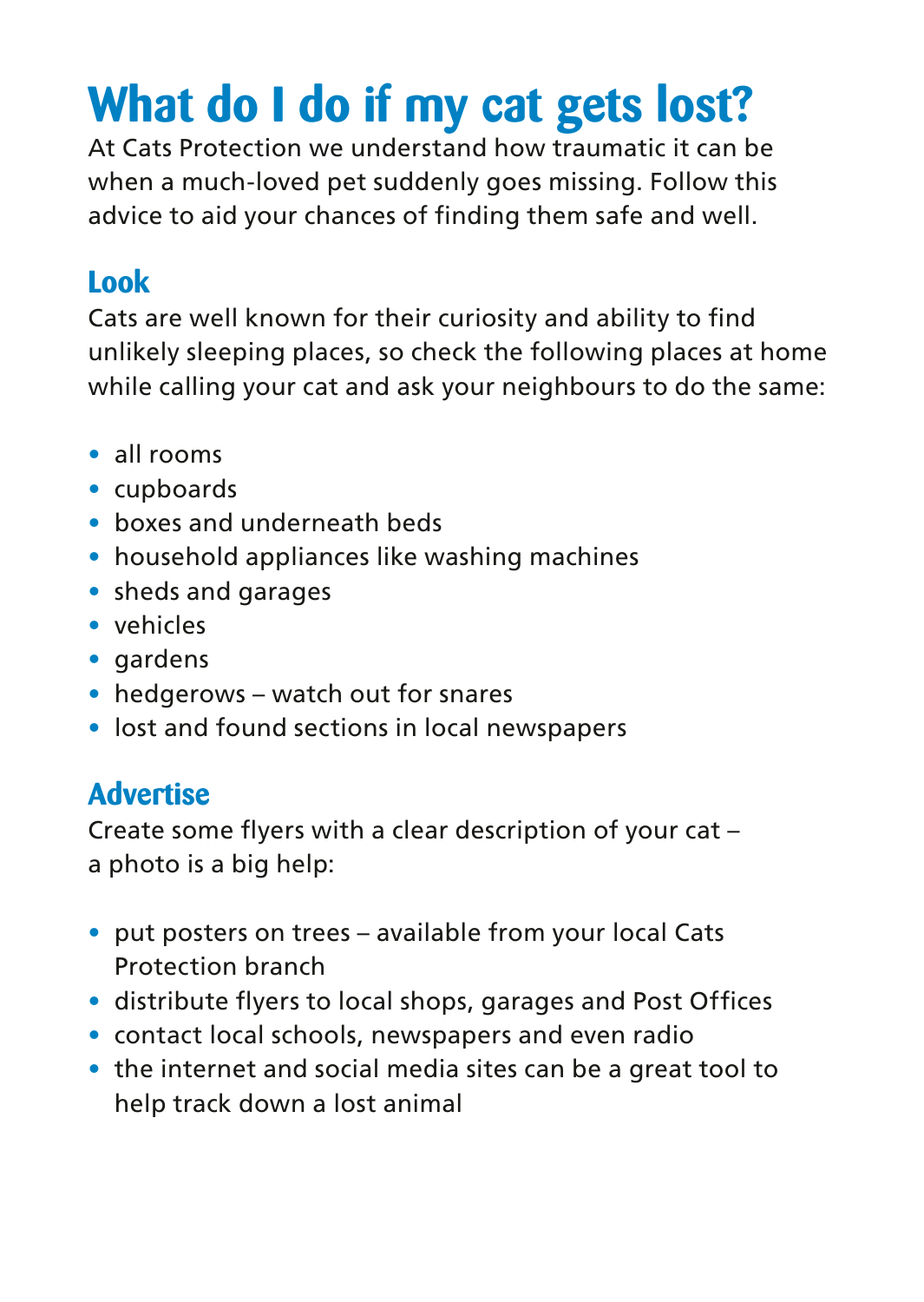#### **Inform**

You can also let individuals and organisations know – don't underestimate the power of word-of-mouth communication. Contact:

- **•** neighbours
- **•** local veterinary surgeons
- **•** your cat's microchip database provider ensure all your contact details are up to date
- **•** local schools children are particularly observant when it comes to animals
- **•** local Cats Protection branch 03000 12 12 12
- **•** register them as missing with www.animalsearchuk.co.uk
- **•** other local animal charities
- **•** the environmental health department of your local council
- **•** delivery people post, newspaper, milk etc
- **•** some companies offer commercial help and support in tracking lost pets

Above all, don't give up hope – we hear so many tales of cats being found and reunited with their owners, sometimes years after they have gone missing. If you succeed in finding your cat:

- **•** inform any people or authorities who have been asked to look for them
- **•** ensure they are microchipped in case they stray again and always keep your contact details up to date with the microchip database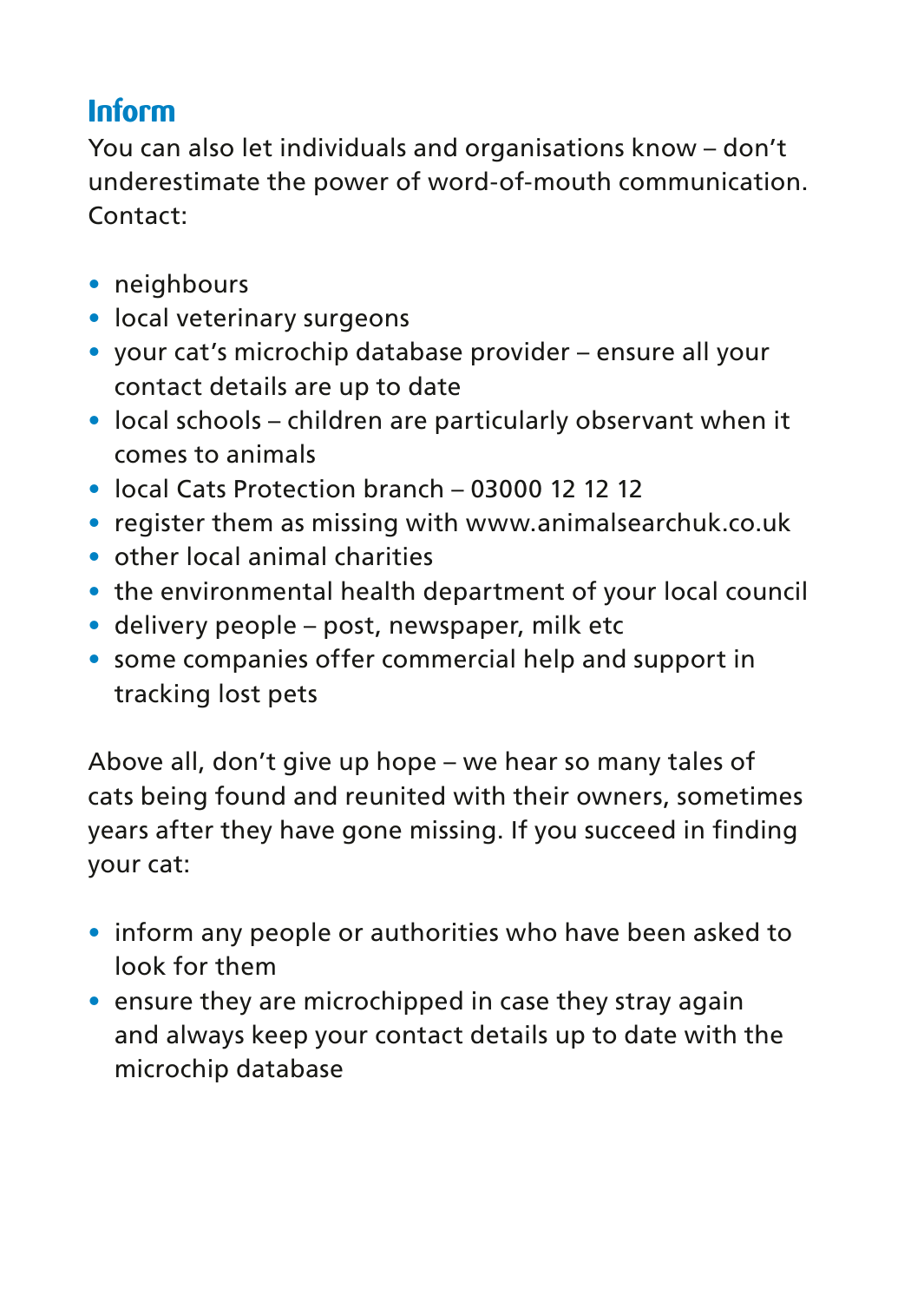## **Emergencies**

#### **What is an emergency?**

Cats hide pain very well and sometimes only show subtle signs of disease. However, it is generally more straightforward to recognise when a cat requires urgent emergency treatment. You may suspect or have witnessed a traumatic incident, or the cat may be showing obvious signs. In an emergency, your first point of contact should be your veterinary practice – make sure you keep their details in a handy place. Signs that a cat requires emergency advice and/or treatment include:

- **•** trauma eg road traffic accidents, dog attacks and falls
- **•** collapse
- **•** frequent vomiting and/or profuse or bloody diarrhoea
- **•** difficulty breathing, such as open-mouth breathing or marked effort to breathe
- **•** continual/repeated straining to pass urine
- **•** dehydration assess by pinching a fold of skin. If it does not recoil immediately, the cat may require fluid therapy
- **•** any form of fit or convulsion
- **•** severe discharge from eyes, particularly if in combination with a thick nasal discharge
- **•** severe lameness
- **•** severe salivation/dribbling
- **•** a high temperature signs include the cat being unwilling to move or feeling hot to touch, especially on the ears. The third eyelid may also be showing
- **•** signs of shock pale lips, gums and eyes, a rapid heart rate and quick shallow breathing, cold extremities, lethargy, weakness and collapse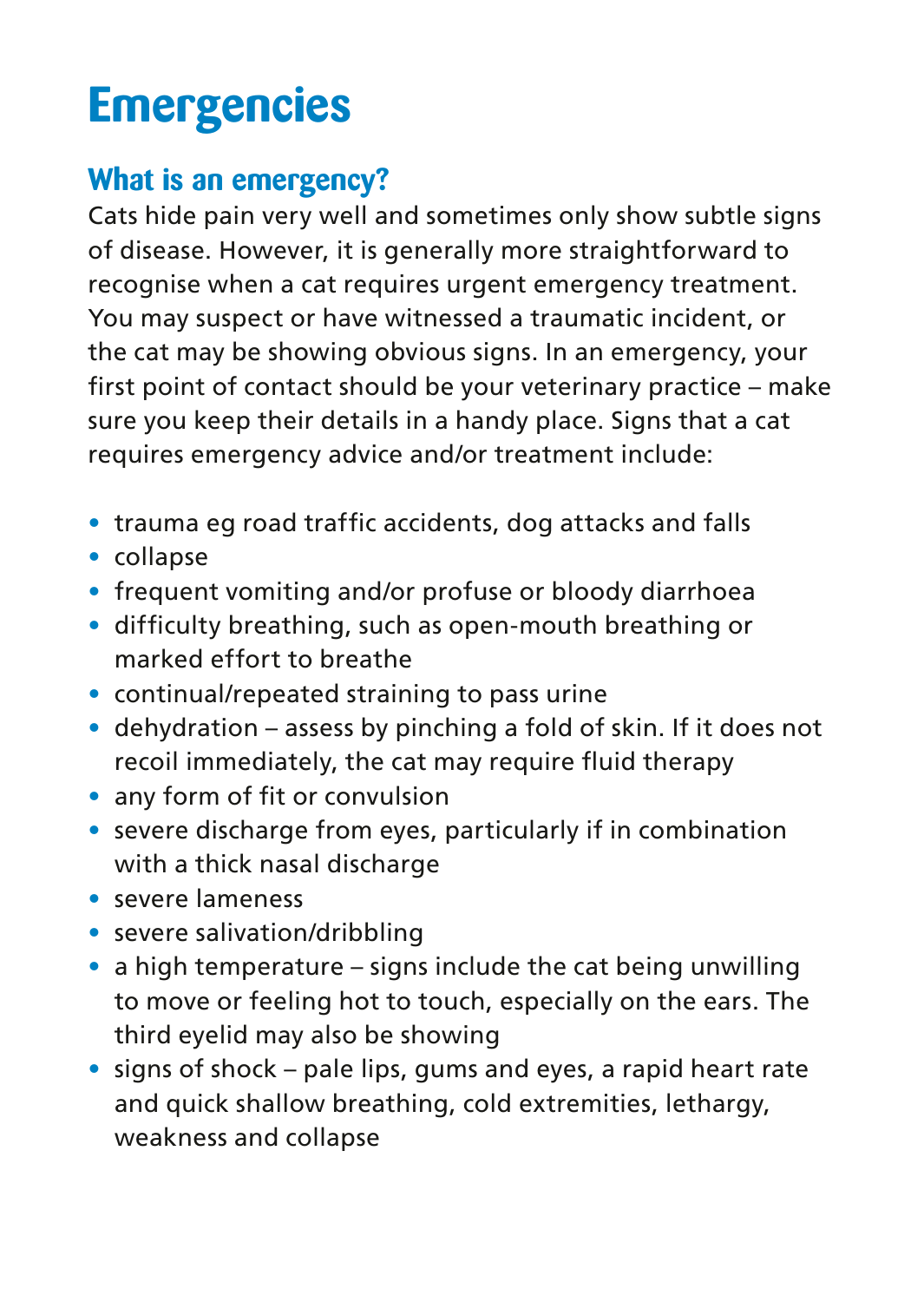**•** difficulties when a female cat is giving birth – for more information, see Cats Protection's *Essential Guide: Pregnancy, birth and caring for young kittens*

This list is by no means exhaustive so if you are in doubt, seek veterinary advice. It is also advisable to contact your vet if your cat's routine habits or behaviour changes, as well as when more obvious signs of disease are apparent, such as coughing and sneezing, vomiting and diarrhoea or lameness. Even subtle signs such as reduced activity, changes in vocalisation or an increased appetite or thirst can indicate underlying disease. Your vet will be able to advise on whether urgent treatment is needed.

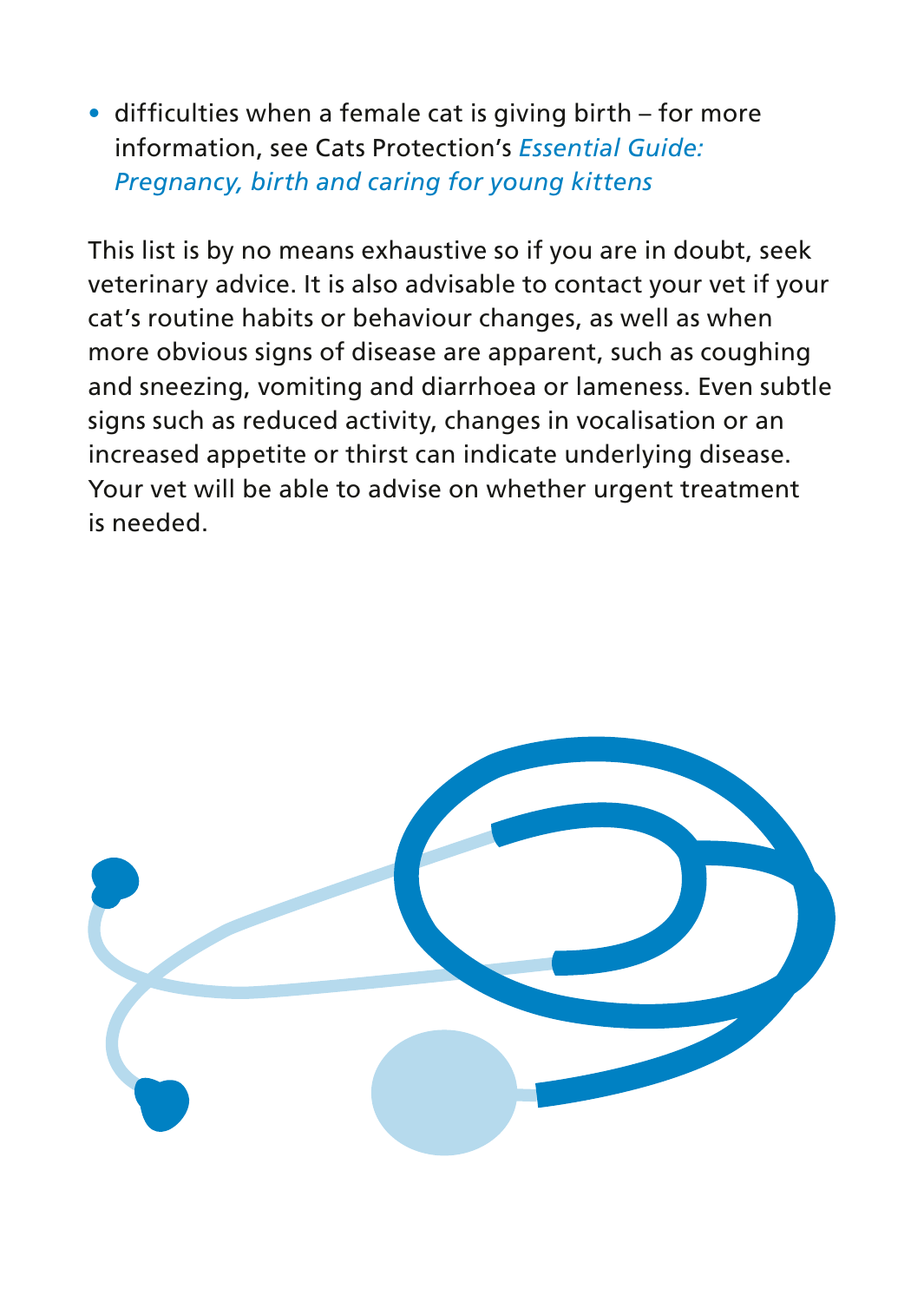#### **First aid**

The initial steps taken following an accident, illness or injury are known as first aid – it aims to:

- **•** preserve life
- **•** prevent suffering
- **•** prevent a condition from getting worse

First aid does not mean making a diagnosis or giving any medication, but it can help to promote a good recovery. Where possible, expert help should be called immediately as attempting first aid can delay necessary veterinary treatment, compromising welfare. Cats may require oxygen therapy and specialist care and delays can cost lives.

All veterinary practices are required to make provision for 24 hour emergency care – either via their own surgery or with an alternative practice in the area. Ring the vets to find out what to do. They can give you advice, let you know where to go should emergency treatment be required and prepare for the cat's arrival.

Try to remain calm, as stress will affect your ability to help – you are more likely to do something wrong if you panic and it may worsen any stress of the cat. Take a deep breath and assess the situation – remember to consider the dangers to you as well as the cat. If the cat needs to be moved from where it is, find a suitable place to administer first aid nearby.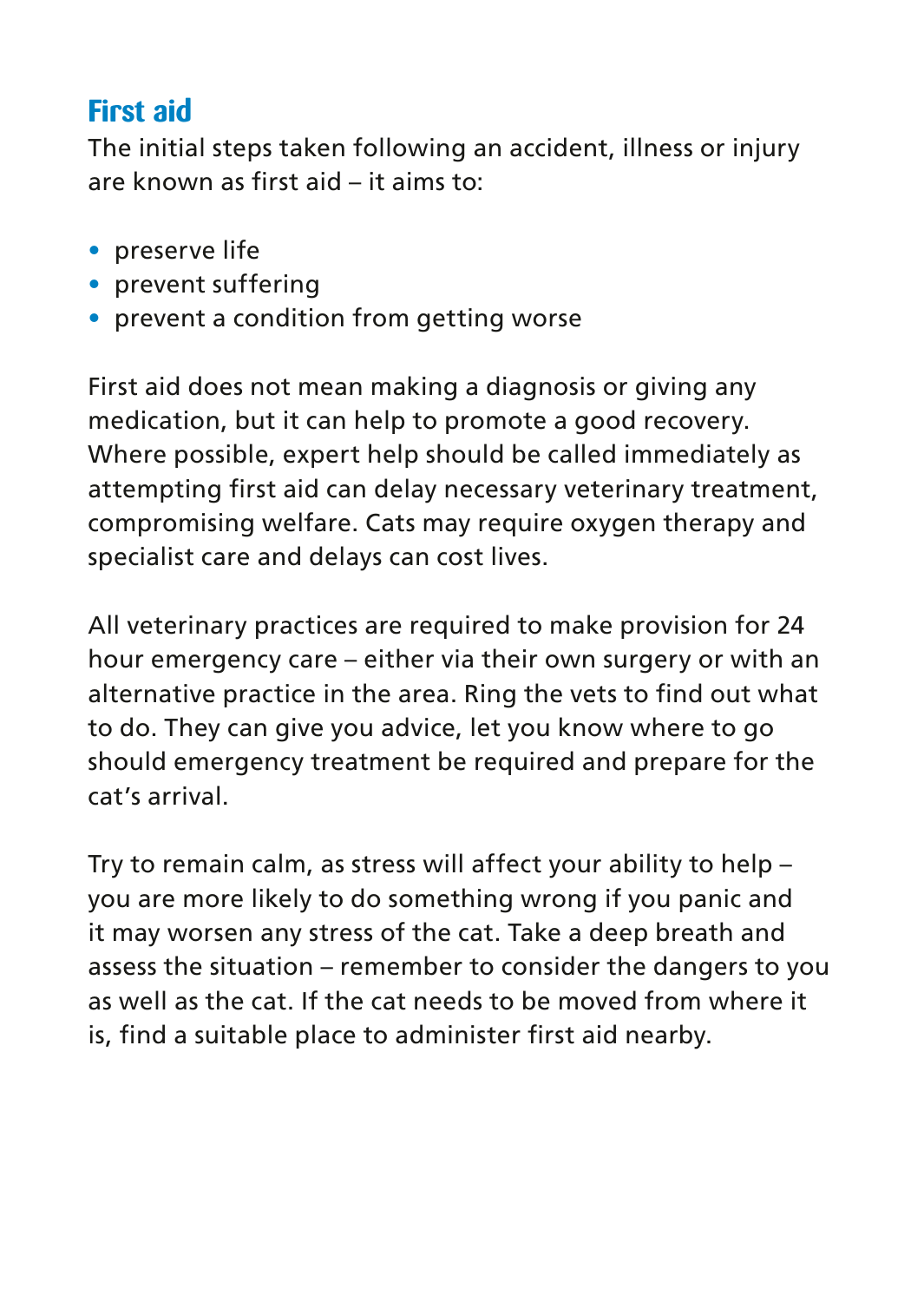Remember that the most serious and most life threatening injury will need attention first. This may not be the injury that looks the most dramatic – for example a bleeding wound or broken leg may not be the worst injury, there may be other more serious internal injuries.

Wear protective clothing if available – distressed cats often scratch and bite. Avoid direct eye contact with the cat as it will find this threatening and use slow, deliberate movements and a calm soothing voice. Don't 'shush' as you might with a person, this can sound much like another cat hissing and can make the cat more distressed.

The cat may be frightened and in pain, so take extra care when moving them. Putting a towel over the cat before lifting them can help to calm them. Use one hand in front of their front legs or under the lower side shoulder if the cat is on its side. Place the other hand behind or under the back legs and move the cat quickly and quietly onto a board or tray, blanket or into a box. Be very careful, not to disturb their position and avoid touching any obvious injuries. Try to ensure they are contained in a carrier if taking them to the vets, in case they suddenly try to escape.

#### **Shock**

A cat suffering with shock requires immediate veterinary attention. Shock can occur as a consequence of any disease, injury or emergency and can be fatal in its own right. It may not occur until several hours after a trauma and can make what was a minor emergency into a life-threatening one. Signs include pale lips, gums and eyes, a rapid heart rate and quick shallow breathing, cold extremities, lethargy, weakness and collapse. Seek veterinary advice immediately. Use a towel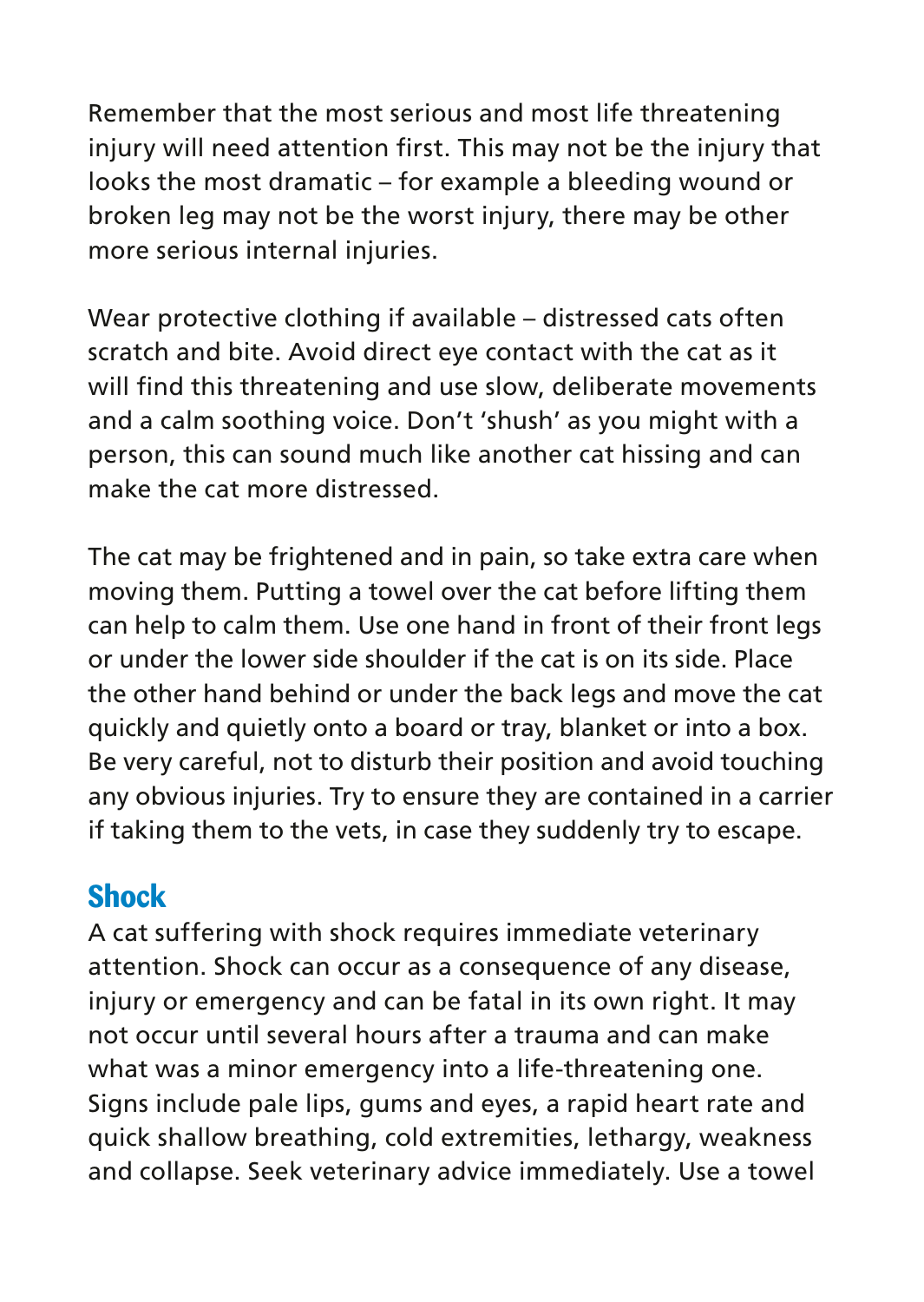or blanket to preserve body heat if this does not distress the cat and keep them comfortable. Do not attempt to feed or give water.

#### **Bleeding**

Both internal and external bleeding can be dangerous so seek veterinary help immediately. Pressure should be applied to an open wound using a clean towel. If the blood soaks through the dressing, apply another on top. Do not attempt to remove any foreign bodies such as debris or nails as severe bleeding may occur. Avoid attempting to apply tourniquets as these can result in permanent damage and possible amputation.

#### **Fits, seizures and convulsions**

Fits or seizures can result from epilepsy, poisoning, organ failure or a lesion in the brain. Fits will vary in duration and frequency. Signs of fitting include changes in behaviour, drooling, rigidity or paddling and muscle tremors and/or loss of bladder control. The cat may lose consciousness or collapse. If you see this happening, remain calm and keep the room dark and quiet. Avoid holding the cat and remove any potentially harmful objects from the area. Observe closely, noting the duration and frequency of seizures and call the vet immediately.

#### **Poisoning**

Routes of poisoning include ingestion, absorption through the skin and by licking substances off the coat. As there are so many different types of poison, there are also a number of different signs that a cat may show after exposure to a toxic substance. These can include salivation, vomiting and diarrhoea, twitching and fitting. Your cat may have breathing difficulties, show signs of shock or collapse and go into a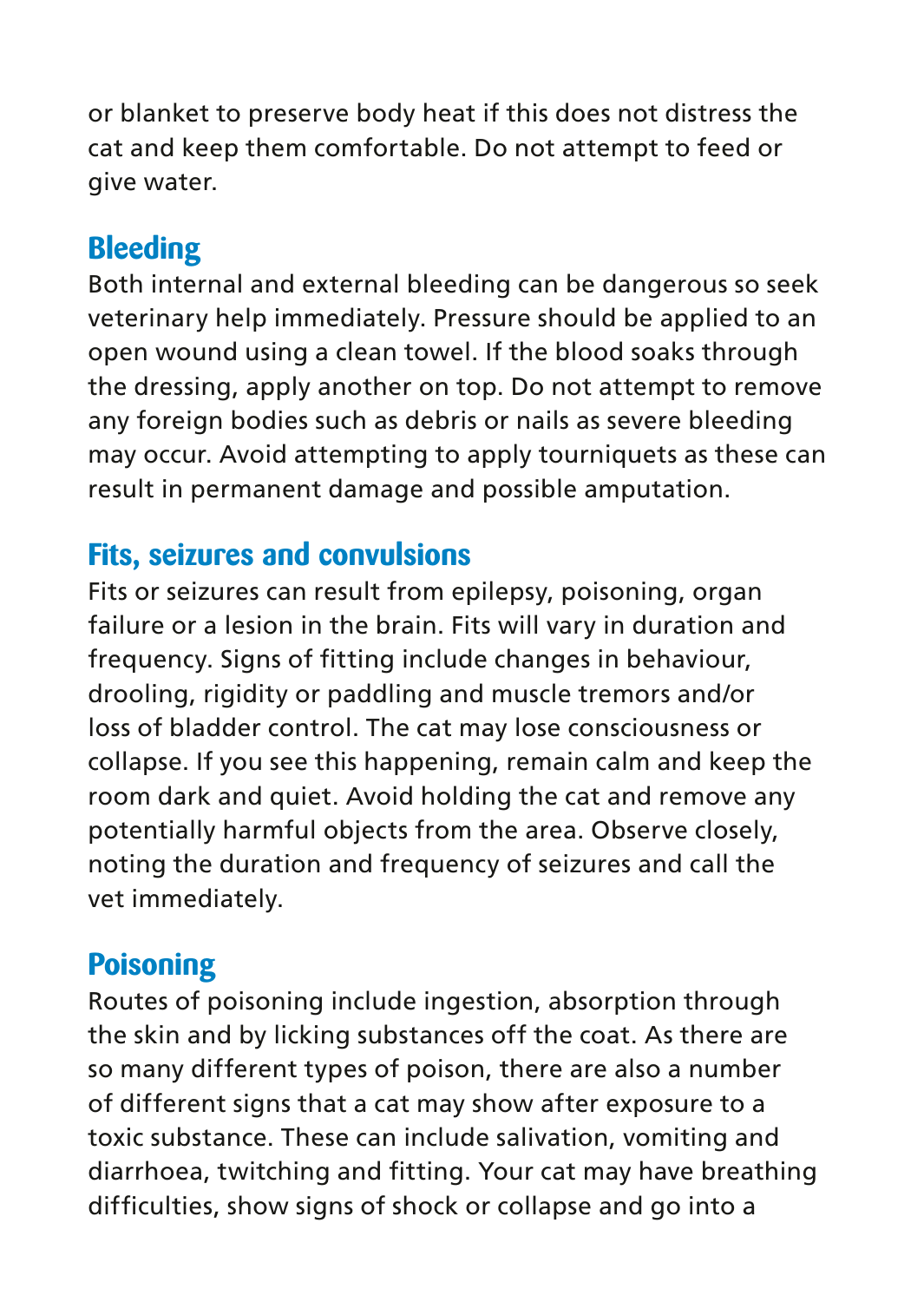coma. These signs tend to appear suddenly so if you suspect that your cat may have ingested a poisonous substance, you must act quickly. If you can see the poison, then take your cat away from it immediately and phone your vet for advice in the first instance. You may need to take your cat straight down to the surgery. Inducing vomiting in your cat may not be the best course of action. Look for evidence of what your cat may have eaten and make sure you take it with you to the vet. Even a sample of vomit may help diagnosis, particularly if it is an unusual colour or contains plant matter. If you are suspicious your cat may have been deliberately



poisoned, speak with your vet and contact the RSPCA 24 hour action line 0300 1234 199. For more information, see Cats Protection's *Essential Guide: Cats and the law*.

#### **Medicines**

Do not use human medicines or creams without seeking veterinary advice – many are not safe for cats.

For further advice on veterinary care, see our *Essential Guides: Caring for your cat* and *Pregnant cats, birth and care of young kittens* and the *Veterinary Guide: You and your vet*.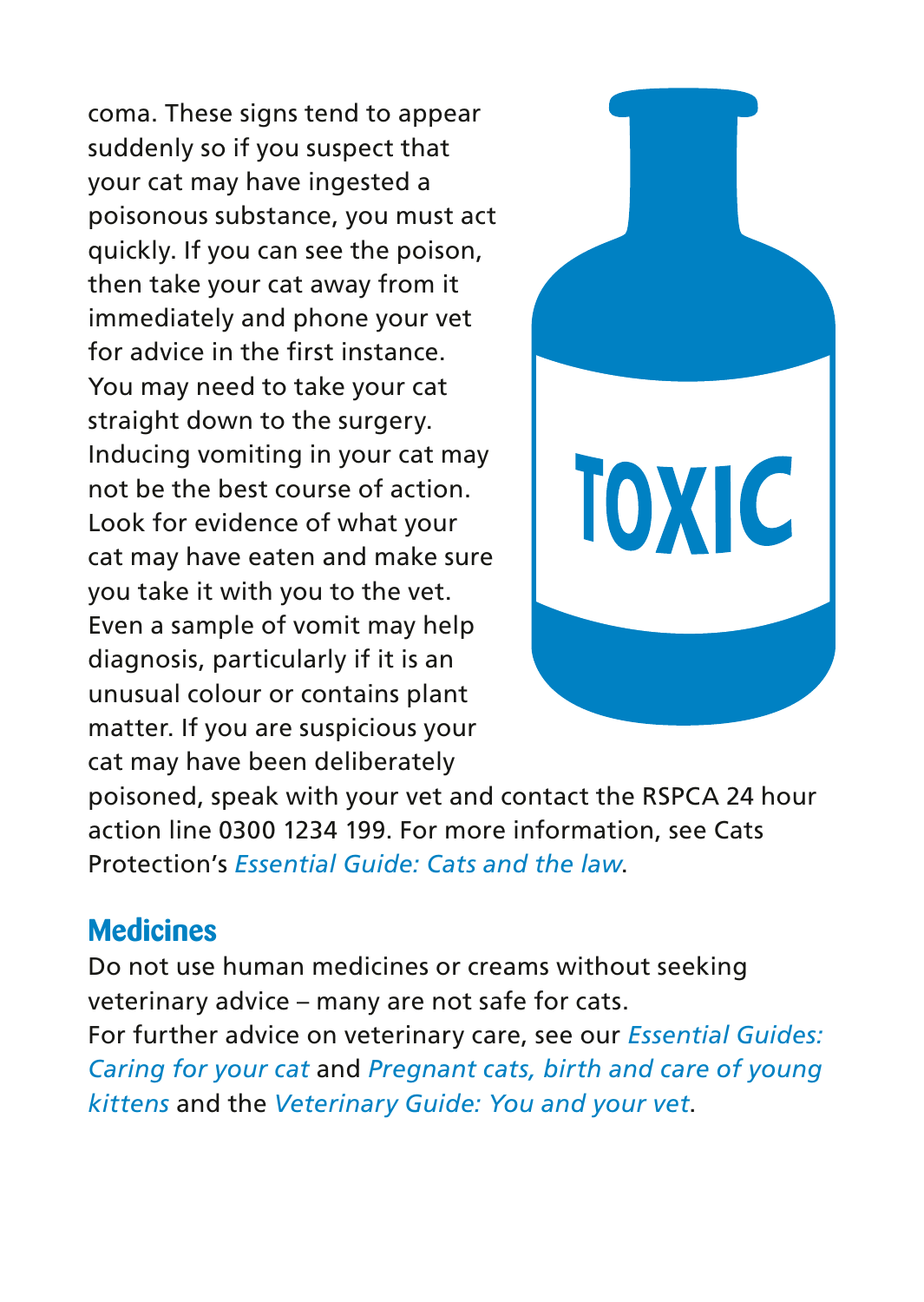Cats are free roaming and inquisitive animals, but they are usually careful to keep themselves out of danger. However, it can be helpful to know the hazards to avoid and action to take in the face of an emergency, to keep your cat happy and safe.

### **Cat Guardians**

Cat Guardians is the free service provided by Cats Protection, aimed at giving peace of mind to cat owners concerned about what might happen if they were to pass away before their cat.

If you have cats, we know how much they mean to you. Should something happen to you, you will naturally want to make sure that someone is there to care for the cat or cats you love. Through our Cat Guardians service, individuals can make arrangements with us so that in the event of their death, we will take care of their cats and try to find them a loving new home. Furthermore, Cats Protection promises never to put a healthy cat to sleep, so you can feel assured that we will give your feline friend all the love and care they need until we can find them the new home they deserve. For more information, contact Cats Protection's National Helpline on 03000 12 12 12 or email helpline@cats.org.uk

**Learn more about your cat online! Take a look at our free interactive tool to help you understand cats' origins and their behaviour within our homes. http://learnonline.cats.org.uk/content/ufo**